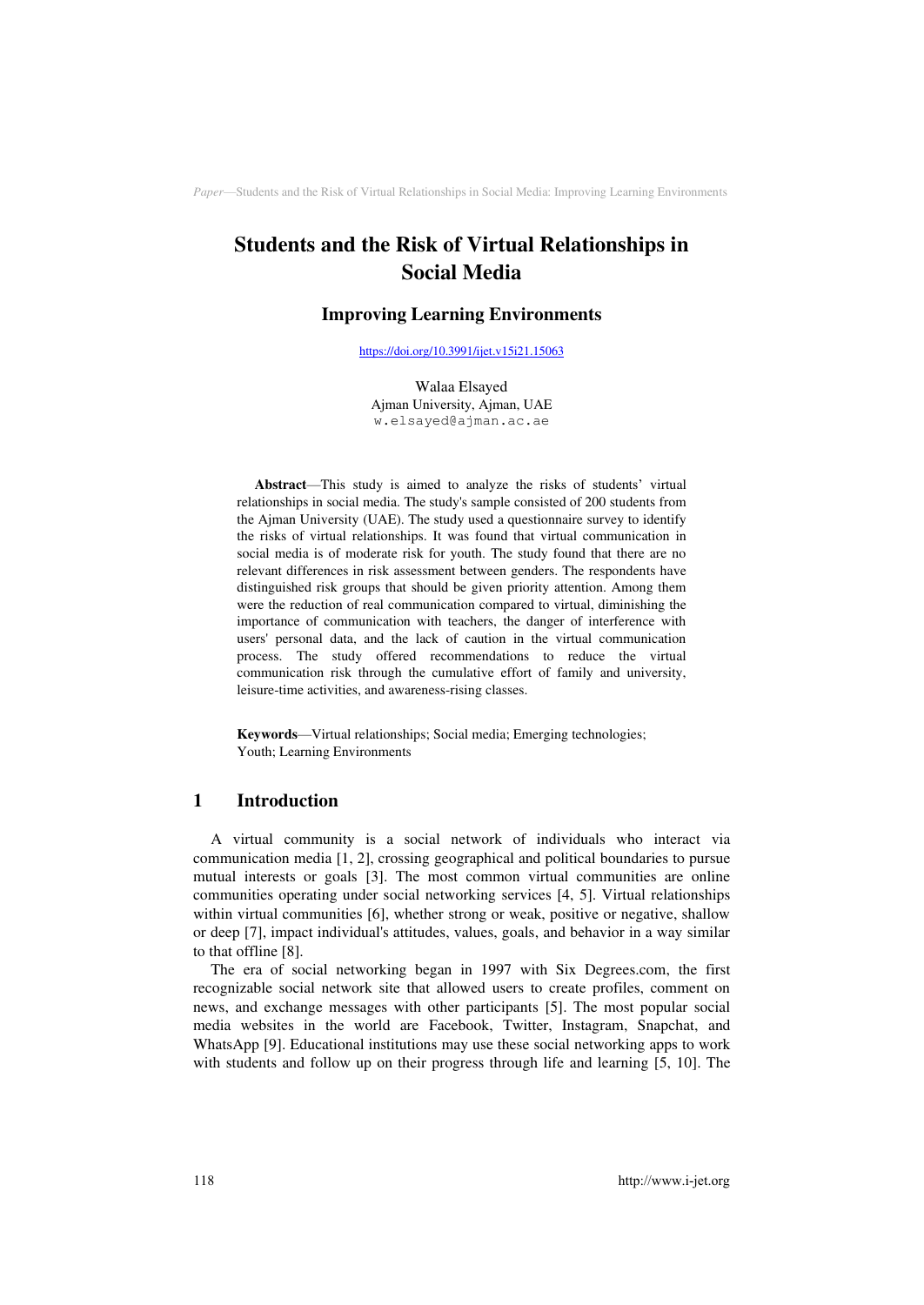recent social media boom impacted greatly communication [9, 11]. Students make up a bulk of social networking service users, accounting for 93.48% of the Facebook user base and 63.77% of the Google user base [12]. It was emphasized that an excessive use of the Internet leads to lower academic success while having access to the Internet at home increases the time students spend online [13]. There are reports on the prevalence of psychosocial problems among students [14], i.e., internet addiction, social isolation, lack of concentration, and depression [15].

Vast attention is given to the gamification of learning as the most effective way to attract students' attention and reduce addiction to virtual communication. Gamification is understood as the use of computer game elements in learning process, and the introduction of gaming technologies in the organization and presentation of study material. The primary goal of educational games is learning rather than entertainment [16-18]. Recently, many researchers have focused on opportunities of virtual environment. In particular, analytic applications are being developed and integrated into the creation of modern educational games. This greatly facilitates the development of new gamification education tools that can captivate youth [19].

Students use social networks mostly for entertainment and to build social relationships with other people [20]. This study is concerned with the risks that come with virtual relationships in social media and affect youth, specifically cyberbullying, sexting, and depression. Cyberbullying refers to the act of spreading false, embarrassing or hostile information about a person. It is among the biggest risks of using the Internet and can cause profound social and psychological consequences such as depression, anxiety, isolation, and suicide [21, 22]. Sexting is defined as sending, receiving, and forwarding sexually explicit messages and photos to non-expecting individuals via mobile media and computers. According to recent studies, 20% of adolescents post nude or semi-nude photos of themselves, some of them are accused of spreading pornography and faced felony pornography charges [7, 8, 23]. Depression develops as a result of spending too much time on social media sites such as Facebook. Depressive symptoms include social isolation, addiction, destructive and self-aggressive behavior, loosely speaking etc. Spending too much time on social media destroys families [24-26].

The relevance of the study stems from the following points:

- a) students are obsessed with using social media.
- b) personal information posted on the internet or stored in a cloud and on electronic devices can be easily stolen by hackers.
- c) social media, especially Facebook and other networks, increasingly consume time, leaving no room for work and study.
- d) the rate of crimes against social media users such as fraud, theft, sexual extortion, etc. grows, posing a threat to security and sustainability of the Arab society.

# **2 Literature Review**

Research on the risks of virtual relationships primarily focuses on several areas. First, it is the use of social networks and virtual communication environment as a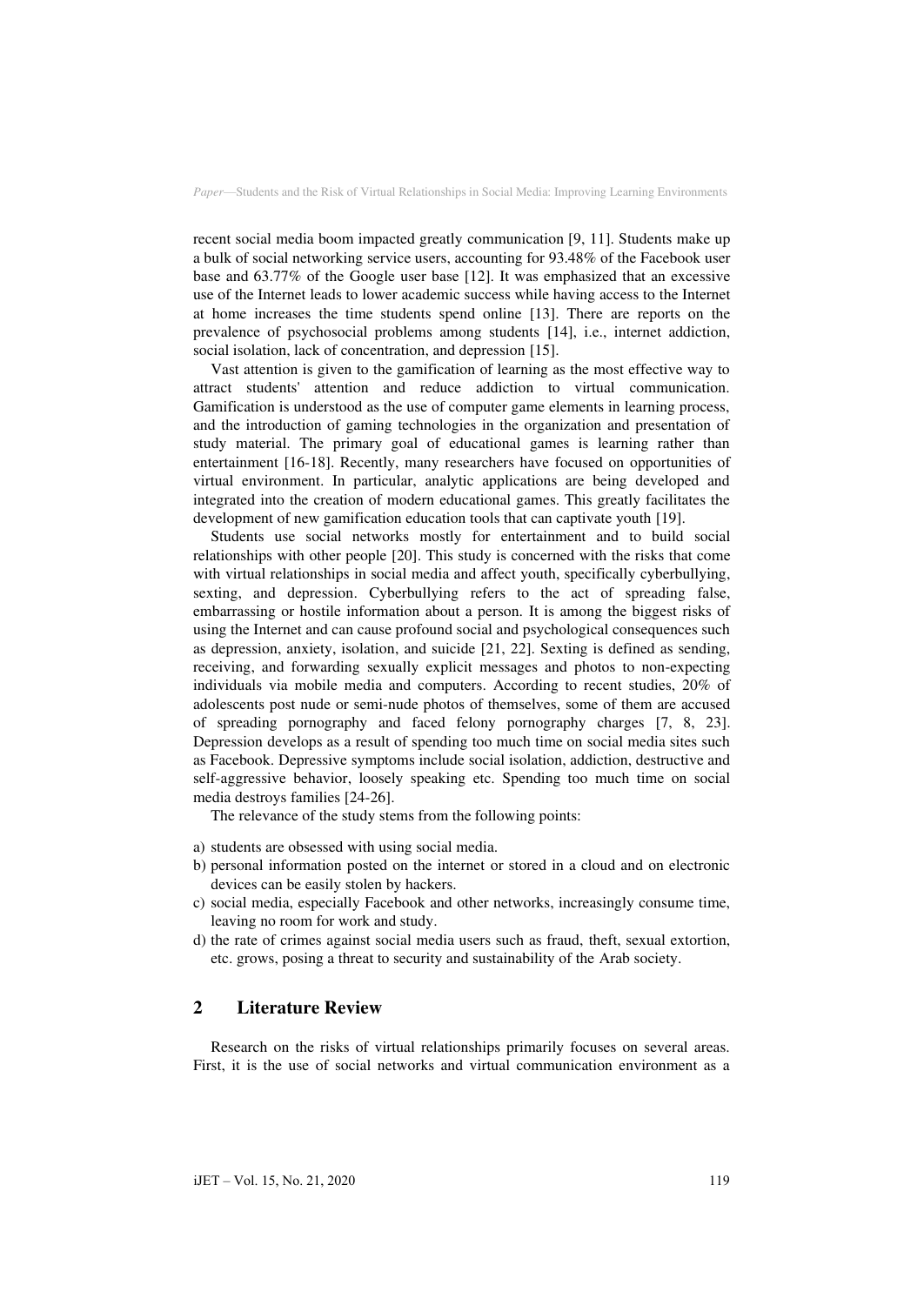means of marketing [27]. The widespread use of marketing technologies does not take into account the needs of people, especially youth, whose motivation has not yet been fully formed, and the psyche is more easily amenable to external influences [1]. For youth-oriented companies, this opens up significant opportunities. However, many researchers tend to study the use of marketing strategies influencing customer choice as a form of risk for the psyche [4, 21]. Most of these risks are not recognized by the customers and regarded as a natural part of the virtual environment. At the same time, advertising can gradually change forms of behavior, form habits and behavioral patterns, which can be difficult to abandon. Many authors point out that the risks of drinking alcohol, smoking, consuming unnecessary medications or dangerous foods come from the advertising content [21].

For over a decade, most of the research has been devoted to the negative impact of virtual games, communication, and content on young people's behavior and academic performance. Here, as a rule, two main forms of risks stand out. The first is depressive states, loss of real interaction, restriction of personal social space, and refusal to communicate outside the virtual environment [28]. A number of researchers believe that the physiology of the human brain and the physical factors of interaction with computer technology play a meaningful role in this case [29].

A lot of studies are devoted to the connection of activity in social media and academic performance of students, as well as psychopathologies that arise due to the excessive use of virtual communication. Many researchers indicate a direct correlation between the amount of time spent on the use of social media and the decline in educational performance as well as breaking of the social relations [9, 10, 13, 30]. Some scholars offer a number of opportunities for building students' psyche stability against the impact of social media, which allows using these media technologies as an effective tool for personal development and learning [31].

Another important aspect in assessing the risks of virtual reality and social media is cybercrime. Researchers point out that it is social media that often serves as a means of involving college and university students in illegal activities, as well as a method of psychological exposure to them, for example, with the aim of intimidation [32, 33].

Scholars agree that virtual communication remains a part of the digital environment, and, one way or another, it is necessary to look for ways to select and disseminate the best practices for its rational use [5]. These practices already play a significant role in the development of e-learning, blended learning, collaborative forms of study, and other forms of training [11].

Virtual environment and various groups in social networks can serve as a source of non-formal education, contribute to the formation of learning links and can be used to process and select useful knowledge in an area of user's interest. Their limitations are related to the fact that the collected computer knowledge is usually unstructured and exists in the form of discussions and forums. Therefore, nowadays, more and more studies appear on how to make virtual communication sources an effective learning tool [34]. During the use of virtual communication, as well as most of today's specially developed virtual tools, such as video games, one can even develop empathy, attentiveness to other people, become more tolerant towards persons with disabilities, and form other important social standards of behavior [35, 36].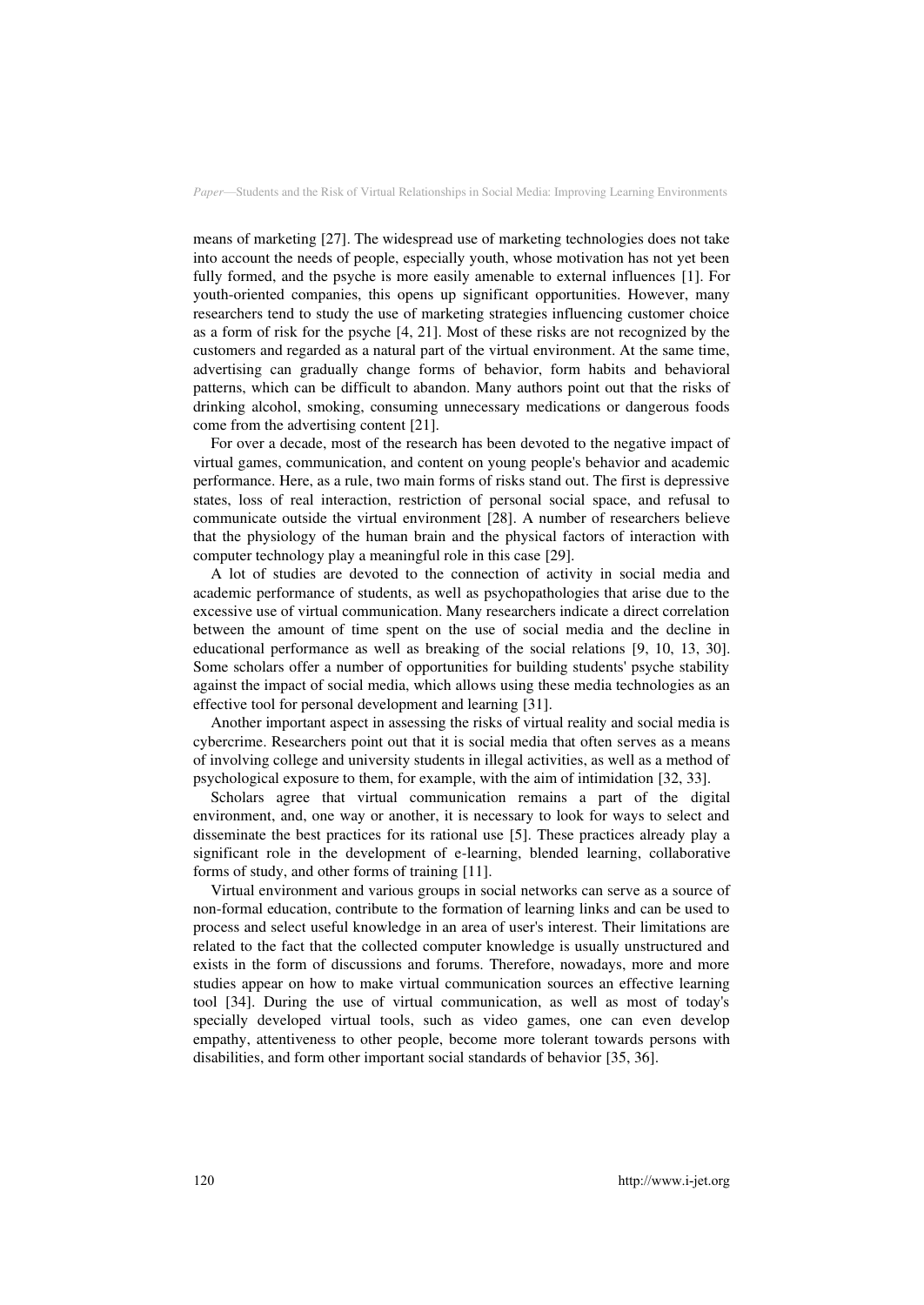As far as it is known so far, no attempts have been made to identify a broader range of virtual communication threats. Many studies focus on several associated risks or their particular aspects, but no general assessment is made. The present work considers the importance of these risks for university students and identifies the most significant of them.

#### **3 Methods**

#### **3.1 Research design**

This study is based on a research method that describes characteristics of the virtual communication risk [37] and uses comparative and interpretation approaches to reach accurate results [38].

#### **3.2 Participants**

A total of 1564 random male and female students from the Ajman University constituted the research population. Out of them, a random sample of 200 students was exposed to a social survey. The sample size necessary to identify social media risks was determined by the following dependences:

$$
So \to N \to = \frac{\to \ast n}{1 + \frac{\ast n}{n}}\tag{1}
$$

Where: *N* represents the size of a research population subset; *\*n* represents the finite population; and *n* represents the research population  $(n=1564)$ .

$$
\text{So} \to \text{A} \text{ n} = \frac{z^2 \times \sigma^2}{D^2} \tag{2}
$$

Where: *D* represents the estimation error, calculated as an absolute maximum difference between the mean of the sample and the mean of the population; *z* represents a score for 99% confidence interval with a significance level of 0.01 and equals 2.58; and  $\sigma$  represents the variation of social vocabulary.

$$
* n = \frac{(2.58)^2 \times (5.86)^2}{(1)^2} = 229
$$
 (3)

Hence, the required sample size turned out to be:

$$
N = \frac{229}{1 + \frac{229}{1564}} = 200
$$
 students (4)

#### **3.3 Research instrument**

Students within the sample were asked to fill out a specially created 20-item questionnaire form, assessing their attitude towards virtual relationships in social media.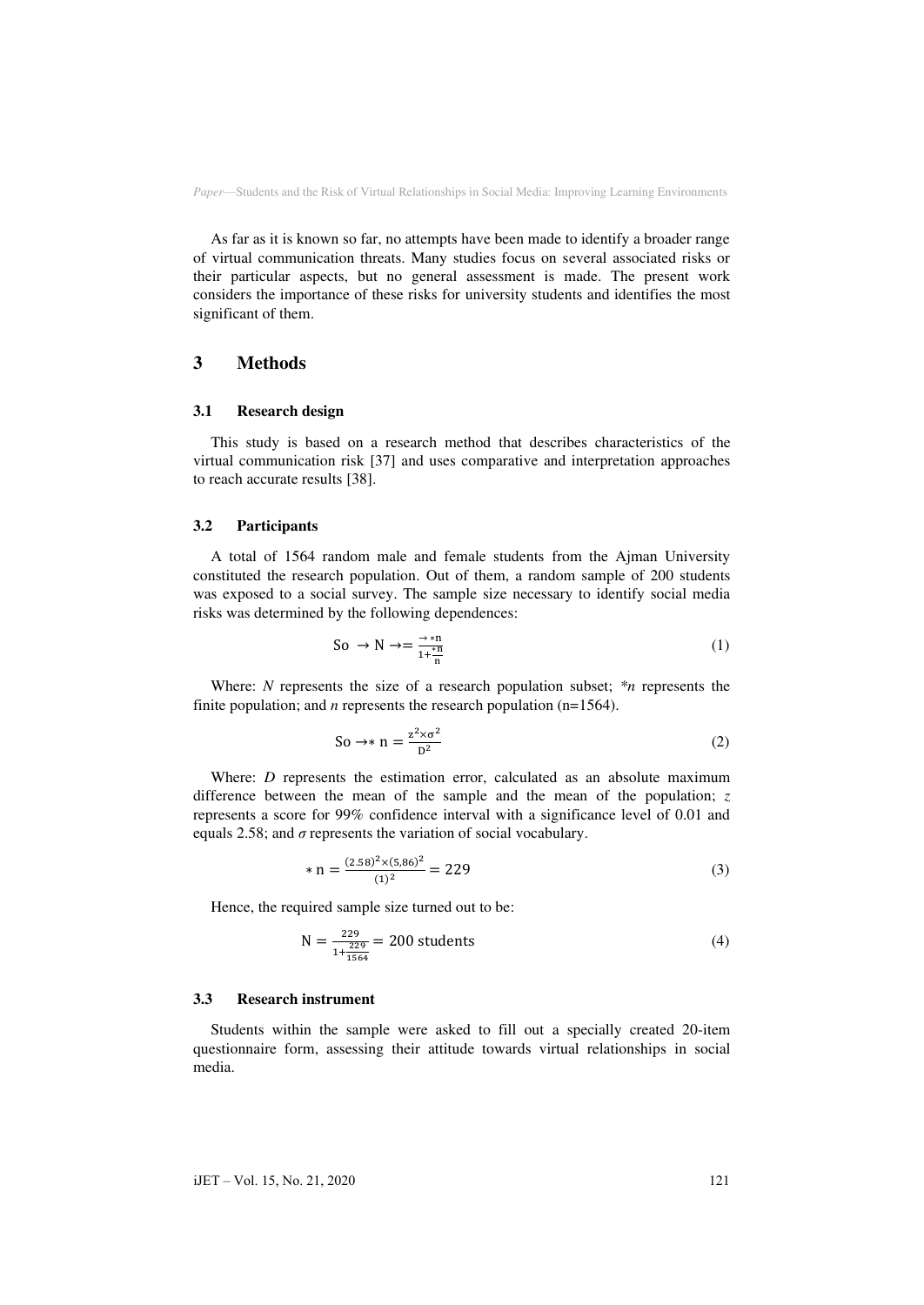**Questionnaire validity:** The questionnaire construction was shown to a group of experts to make sure that the topic of the research was captured effectively and that all items within the form are consistent with each other and with the survey goals. The questionnaire was also examined for leading and confusing questions. The group of experts consisted of faculty members from the university.

**Questionnaire reliability:** The same questionnaire normally produces the same results if used again under the same conditions. This study assessed the reliability of the questionnaire with a pilot test using a retest approach. The questionnaire reliability evaluation was performed on a small random sample of 10 students, with a retest interval of 15 days. The correlation coefficient of 0.81 (r) was found, assuming good reliability. The degrees of freedom for the correlation in N-2 were 0.632 (estimated, p≤0.05) and 0.765 (true, p≤0.01). The reliability index calculated as the square root of questionnaire's reliability coefficient was 0.90, assuming high reliability.

#### **3.4 Data collection and ethical approval**

Random students were studied from September 2019 to January 2020 once they gave verbal consent to participate. All involved were given an assurance of confidentiality. During the survey, no personal data about participants were made public.

### **4 Results**

#### **4.1 Characteristics of the research population**

Table 1 presents the frequency values and proportions of the research population obtained after statistical processing, based on gender, age, and the use of various social media.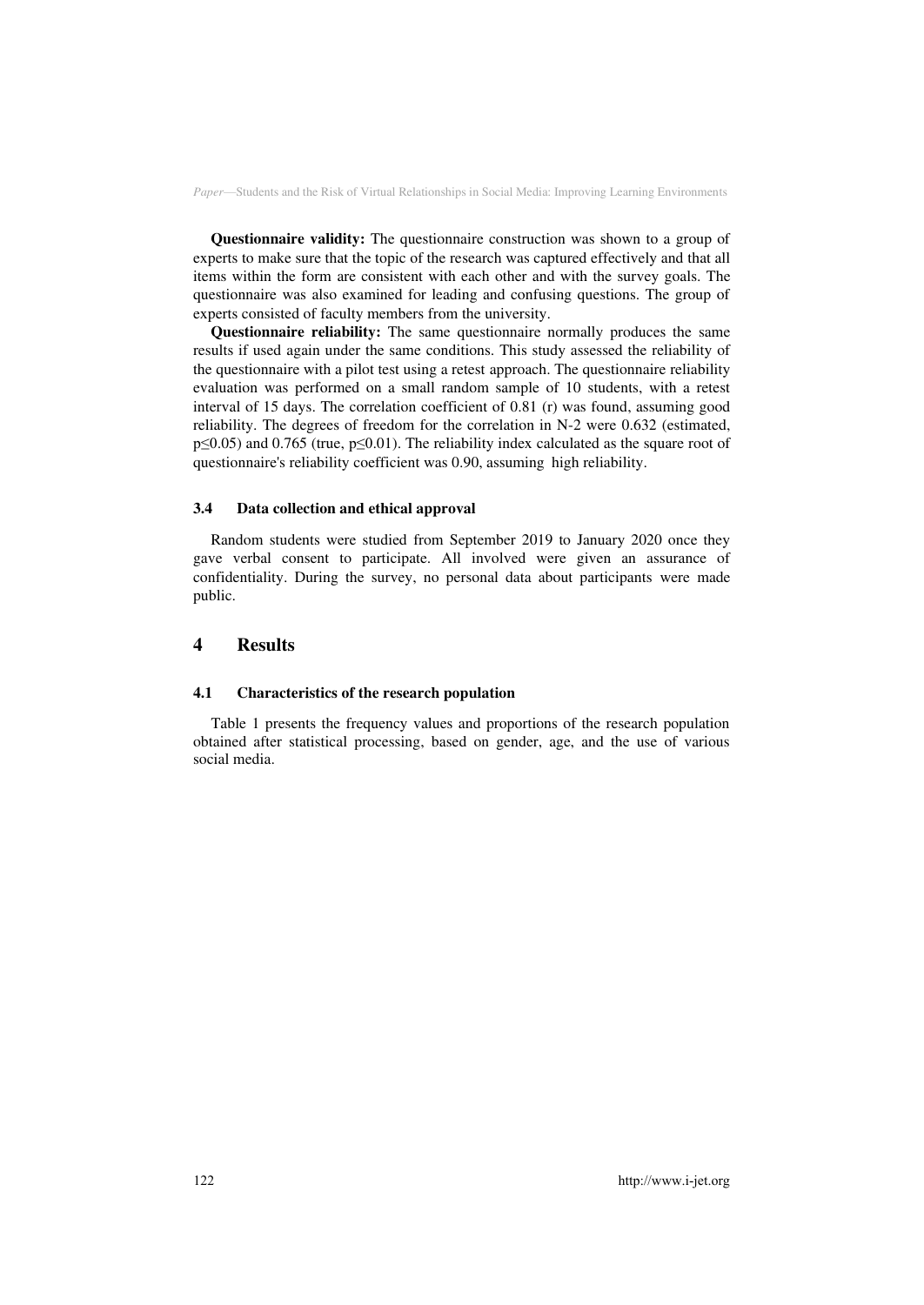| Category            | Group     | Frequency, # | Proportion of Total Population, % |
|---------------------|-----------|--------------|-----------------------------------|
| Age                 | 18 years  | 74           | 37                                |
|                     | 21 years  | 64           | 32                                |
|                     | 24+       | 62           | 31                                |
|                     | Total     | 200          | 100                               |
| Gender              | Female    | 104          | 52                                |
|                     | Male      | 96           | 48                                |
|                     | Total     | 200          | 100                               |
| Use of social media | User      | 187          | 93.5                              |
|                     | Non-user  | 13           | 6.5                               |
|                     | Total     | 200          | 100                               |
| App                 | Facebook  | 84           | 42                                |
|                     | Instagram | 31           | 15.5                              |
|                     | Snap Chat | 18           | 9                                 |
|                     | Twitter   | 29           | 14.5                              |
|                     | WhatsApp  | 38           | 19                                |
|                     | Total     | 200          | 100                               |

**Table 1.** Characteristics of Respondents

The distribution of social media users is presented in detail in Figure 1.



**Fig. 1.** The Percentage of Respondents by the Following Categories: Age, Gender, Use of Social Media, and App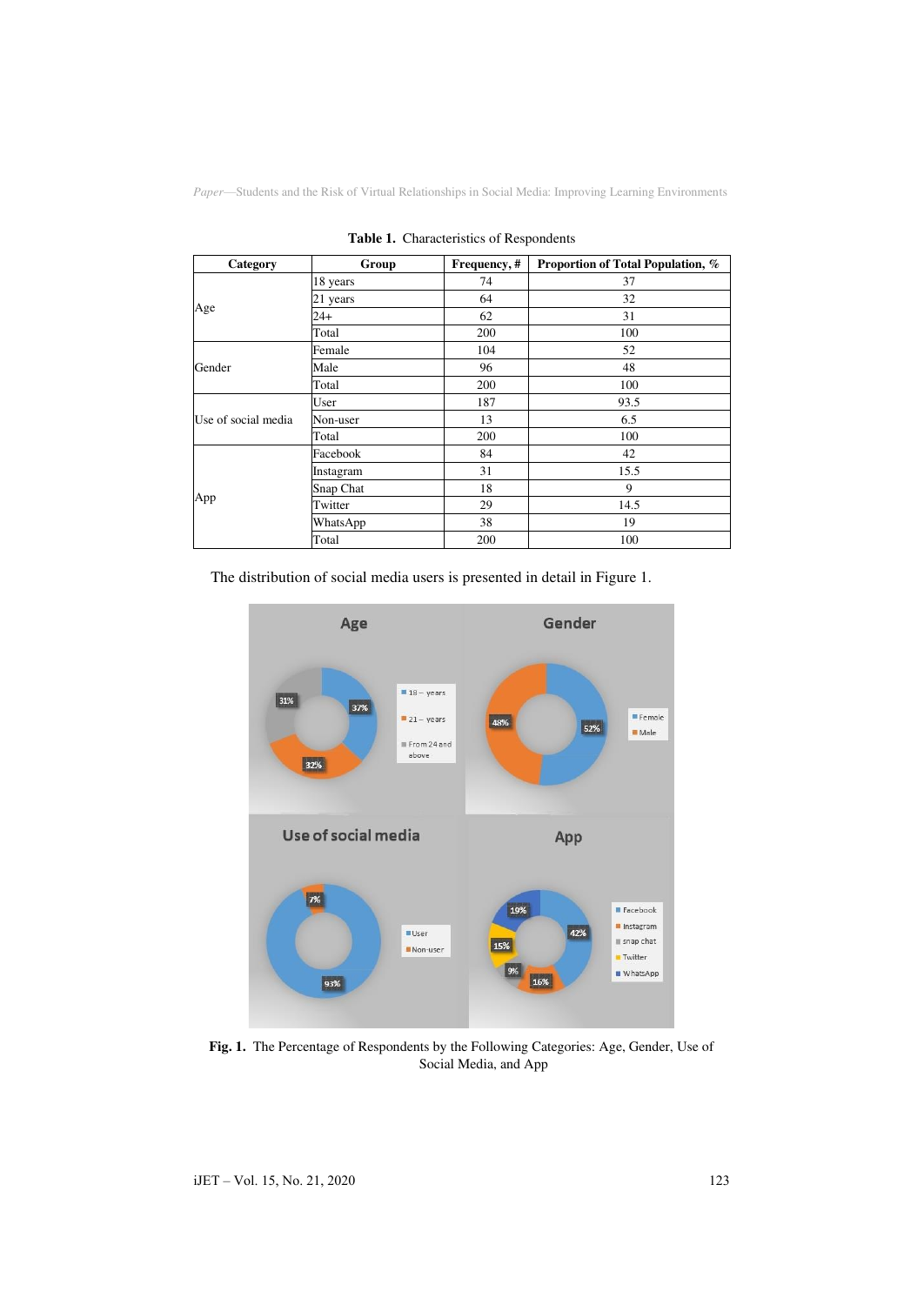From data above, the majority of students, 37%, are, as expected, 18 years old, followed by those of 21 (32%) and over 24 (31%). Many high school graduates seek to complete their education to be competitive in the labor market [39]. The period between 18 and 20 years is considered one of the most important stages in life that comes after adolescence and brings responsibilities with it. Given this, the age-based distribution pattern that has been found here is not a coincidence. As students seek to complete their education, they spend most of their time on the Internet learning or communicating with other students. Female students outnumbered their male costudents with a female-male ratio of 52 to 48 percent. This division originated from the fact that women in the Arab community have less freedom to spend time with their friends, as compared to men [40]. This may be the reason why women are more prone to use social media for entertainment and communication. The majority of students, 93%, make use of social media apps, probably due to their ease-of-use and access to the internet services. It turned out that the most popular social media app is Facebook, favored by 42% of students [41, 42]. This finding is consistent with the previous studies [12], which claimed Facebook to be the major app of choice. WhatsApp was the second social media app after Facebook, with 19% of students using it, followed by Instagram (15.5% of student users). Twitter (14.5% of student users) and Snapchat (9%) close the list. These apps are preferable for their multiple features that promote interaction between subscribers.

#### **4.2 The 'risk of virtual communication' survey results**

Overall, 200 students completed the questionnaire forms. The questionnaire contained twenty statements, each of which the participants had to rate on a ten-point scale, where 1 corresponded to "completely disagree" and 10 meant "completely unconditionally agree". For each statement, the average value for the entire group of respondents was calculated. The survey was conducted anonymously so that no personal data were recorded. Thus, the researchers knew only the numbers that identified the study participants. For the purposes of this research, the analysis was based on the participants' age and gender.

Each of the questionnaire's statements represented one of the possible risk factors identified by the authors during virtual communication in social networks. Figure 2 explicates the results of rating distribution for 20 statements regarding the respondents' gender.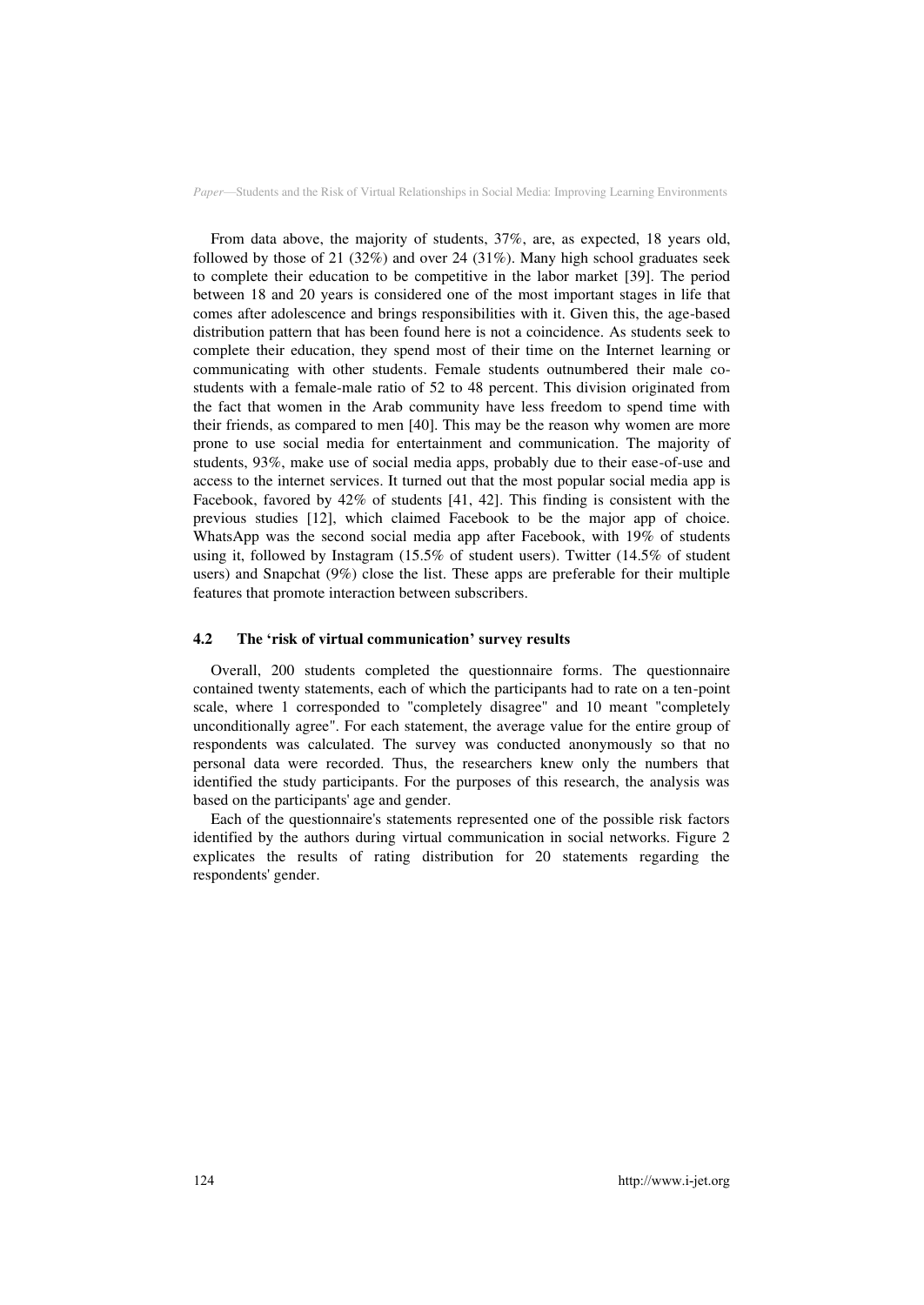

male female

**Fig. 2.** Risk Evaluation of Virtual Communication in Social Media by Gender

Differences in the estimates of men and women in this examination are within the standard deviation of the sample, that is, cannot be taken into account. The standard deviation for men is 1.269, for women - 1.5066; the total for the entire sample is 1.3781. In any case, answers were not influenced by gender.

The first four statements turned out to be evaluated higher than others. They relate to the expected high rate regarding fears of discussing personal feelings or relationships with friends (6.98 for men and 7.98 for women) and the possibility of data loss (7.5 for men and 7.31 for women). In the first place for both sexes turned out to be the recognition of insufficient caution when communicating on the Internet (7.53 for men and 7.68 for women) and the belief that social media should promote personal development and scientific communication (7.52 for men and 7.88 for women).

The restraint of respondents' assessments should be especially noted. A very broad assessment framework provoked the ability to give extremely high or extremely low rates. However, the overall average rates' fluctuation for all the questionnaire statements is close to average values. This suggests that almost all respondents recognize social media and virtual communication in much the same way, and there are no significant differences in views across the sample. Thus, the study results can be successfully applied to all students of the corresponding age, confirming the practical importance of the obtained outcomes.

The second very significant part of the risks concerns the statements that take positions from 14 to 20. They received ratings below 5 points, that is, a low degree of agreement. The possibilities of online sexual relations (4.9 for men, 5.1 for women) and the need to reduce the amount of time spent on the Internet (5.16 for men and 4.55 for women) received relatively poor ratings. Moreover, statements about the greater benefits of real communication compared to virtual (4.56 for both sexes) or the more significant advantages of receiving information from a teacher than from online communication partners (3.98 in men and 3.45 in women) were also evaluated unexpectedly low. This indicates that all these factors represent quite pronounced risks.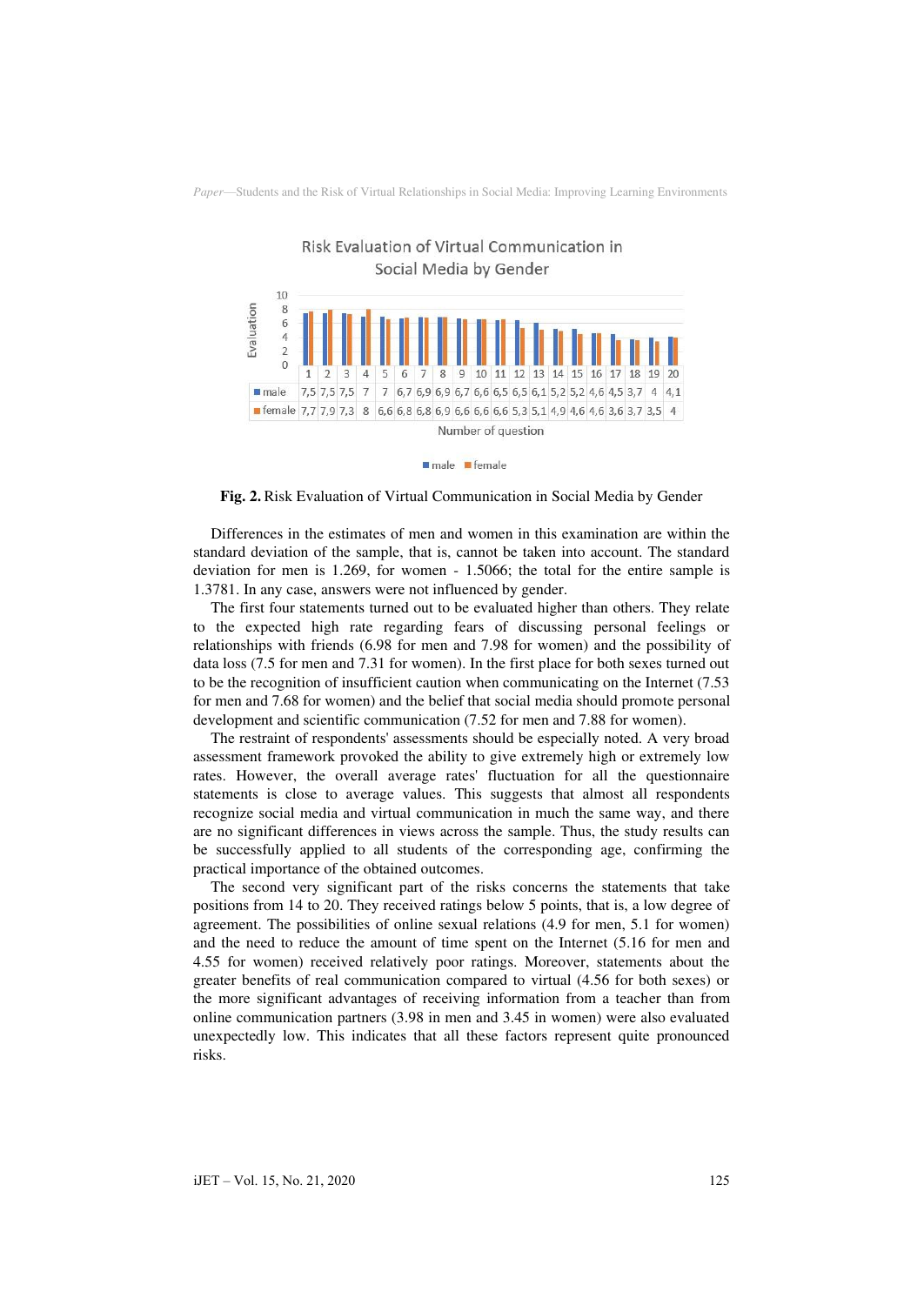As it can be seen, the major risk of virtual communication among students is that they are not the most cautious users of the social media platform and may violate the terms of privacy or become a victim of such violation. Besides, they feel like their freedom should not be restricted and they do not bother with balancing the quality of family and virtual relationships. This is consistent with the previous study [15], where the prevalence of psychosocial issues like social isolation and depression is linked to social media addiction.

### **5 Discussion**

The new generation of young people was born in the era of the Internet, which shaped their perception of the world differently [5, 7, 8, 21, 43]. Most young people are simply not able to spend much time without constantly immersing themselves in virtual reality [22, 31]. Social networks represent the most important corner of this reality, enabling distant social contacts. To some extent, contacts that take place outside a social network or offline are perceived as non-existent or not real [27]. This situation is consistent with the results identified by the present study. Though, as can be seen from Figure 2, this risk is closely related to other similar factors, which have received a close assessment. Thus, increasing social distance is closely linked to virtual addiction.

Many studies have been devoted to Internet and social media addiction over the past five years [25, 26, 28, 31, 44]. Studies on the impact of social media on students and their academic performance show ambivalent results. On the one hand, the excessive Internet use has a negative effect on academic performance and quality of education and may cause depression in those who overreact to the behavior of others [11]. As follows from the current study, students themselves do not recognize this factor as dangerous – the need to reduce the time spent on social media has not received their support. On the other hand, e-learning and the competent use of cloud technologies during learning have a very positive effect on both the speed of knowledge acquisition and skill of using Internet to find information [5, 9]. Digital natives demonstrate an ability to effectively learn in a digital setting using the network resources [10, 28].

Dependencies, as follows from a number of studies, are based on the convenience and attractiveness of electronic devices, primarily for entertainment. The constant development and movement towards the intuitiveness of the user interface affect even the use of mobile devices as access points for e-learning. It was noted that the main reasons for the low frequency of use of mobile devices to access Moodle educational resources were the limitations in the interface usability and reliability [45].

The teachers' example remains the main factor that influences the interaction of youth with network resources. It has been established that the way the instructor uses the e-learning system greatly determines students' action patterns in the learning management systems (op. cit.).

Some studies show a connection between the emergence of personality disorders (e.g., manic-depressive and schizotypal personality disorders) with the amount of time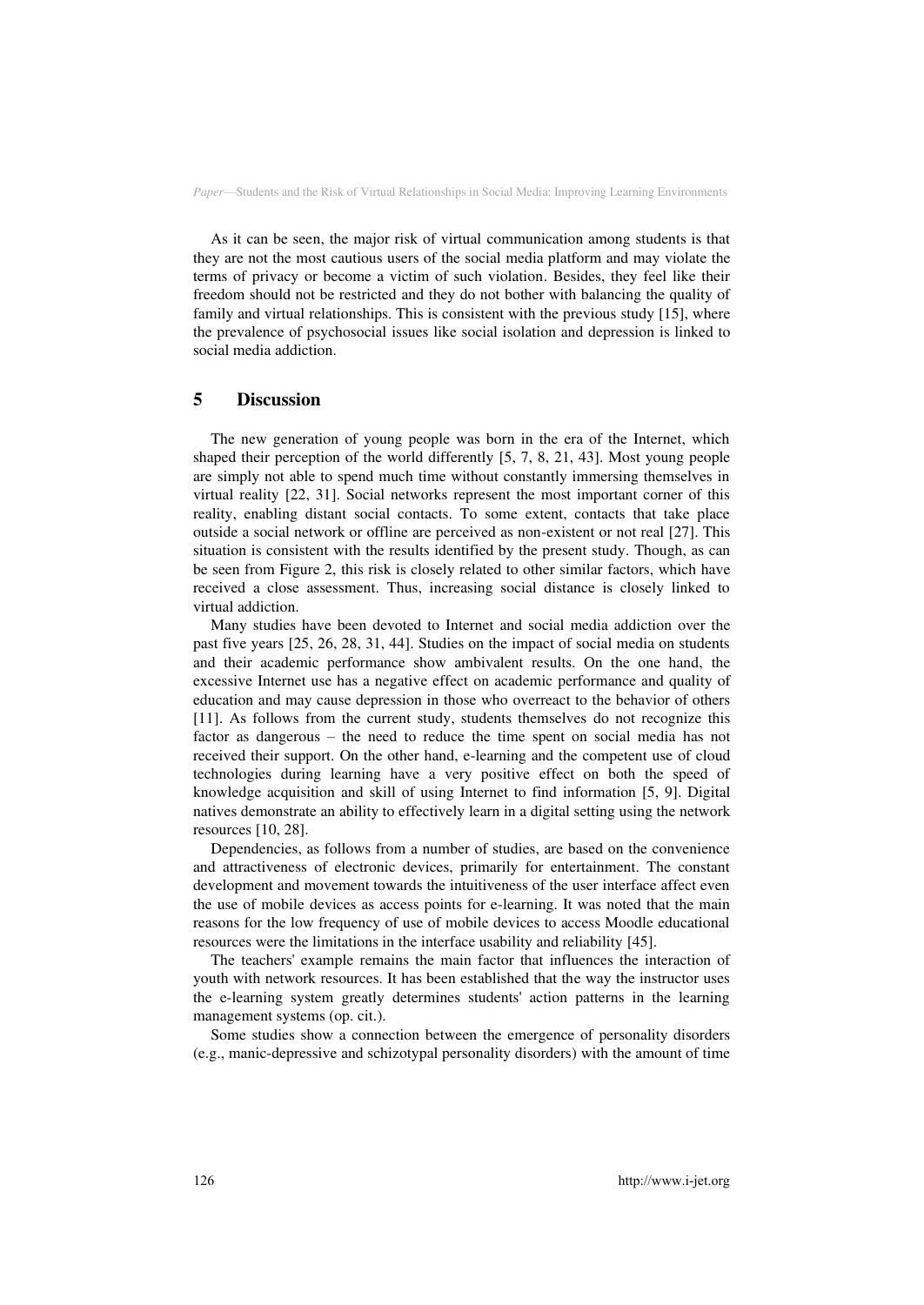spent on social media and the Internet in general [22, 31, 44]. Typical behavioral disorders involve changes in motivation, when virtual "likes" from unknown people mean more than the approval of those who you love [5, 29, 33]. People with dissociative disorders often imagine someone's life brighter and better than it actually is [7, 46].

Social networks are increasingly becoming a source of psychological addiction and a tool used to promote criminal activities [23, 32, 44].

Studies on depressive states among young people, especially students [27], revealed a gap between real life and its perception by social media users. Visually appealing photos posted on a social media platform are perceived as a life goal and a role model but they are usually filtered, fake or artificially created [24, 43]. Frequently, these photos convey important values such as independence, social freedom, complete financial independence, privacy, and opportunity to have fun and travel.

Researchers have been studying the mechanisms and possibilities of forming resistance to the said side effects [8, 30, 31] by strengthening one's awareness of his/her personal interests, encouraging wide friendships, and promoting family values [10, 25, 28]. It is of importance to increase contacts with a teacher, receive information from real friends, and better communicate with family and relatives. The latter have further positive educational impact. Many researchers note that the risks of virtual communication are not linked to gender, age, or the social status of those engaged in virtual communication [7]. However, almost none of the researchers identified specific risks in the personal attitudes or behavior of young people that could serve as markers for teachers and parents.

It should be noted that a significant proportion of respondents using social media seek to find ways of using it for making a living and demonstrate a rather high level of understanding of risks that come with virtual communication (Figure 2). Resistance of students to Internet addiction may be addressed in future studies. Further research on this issue should be concentrated on various aspects of young people's awareness of virtual communication risks and interaction with the digital environment as a whole. Only a few studies have yet been devoted to the formation of personality traits and behaviors that allow avoiding above-mentioned dangers as well as how the learning environment can assist in shaping these traits.

For practical purposes, the results of this paper can be applied to determine the general policy of the interaction of educational organizations with students and their families in order to increase academic performance and reduce the risks associated with virtual communication.

#### **6 Conclusion**

Unlike already existing studies, the present paper reviews specific parameters of the most significant risks for young people arising from virtual communication and social networking. These parameters are expressed as meaningful statements that can be relied upon in pedagogical work with young people and students, in particular.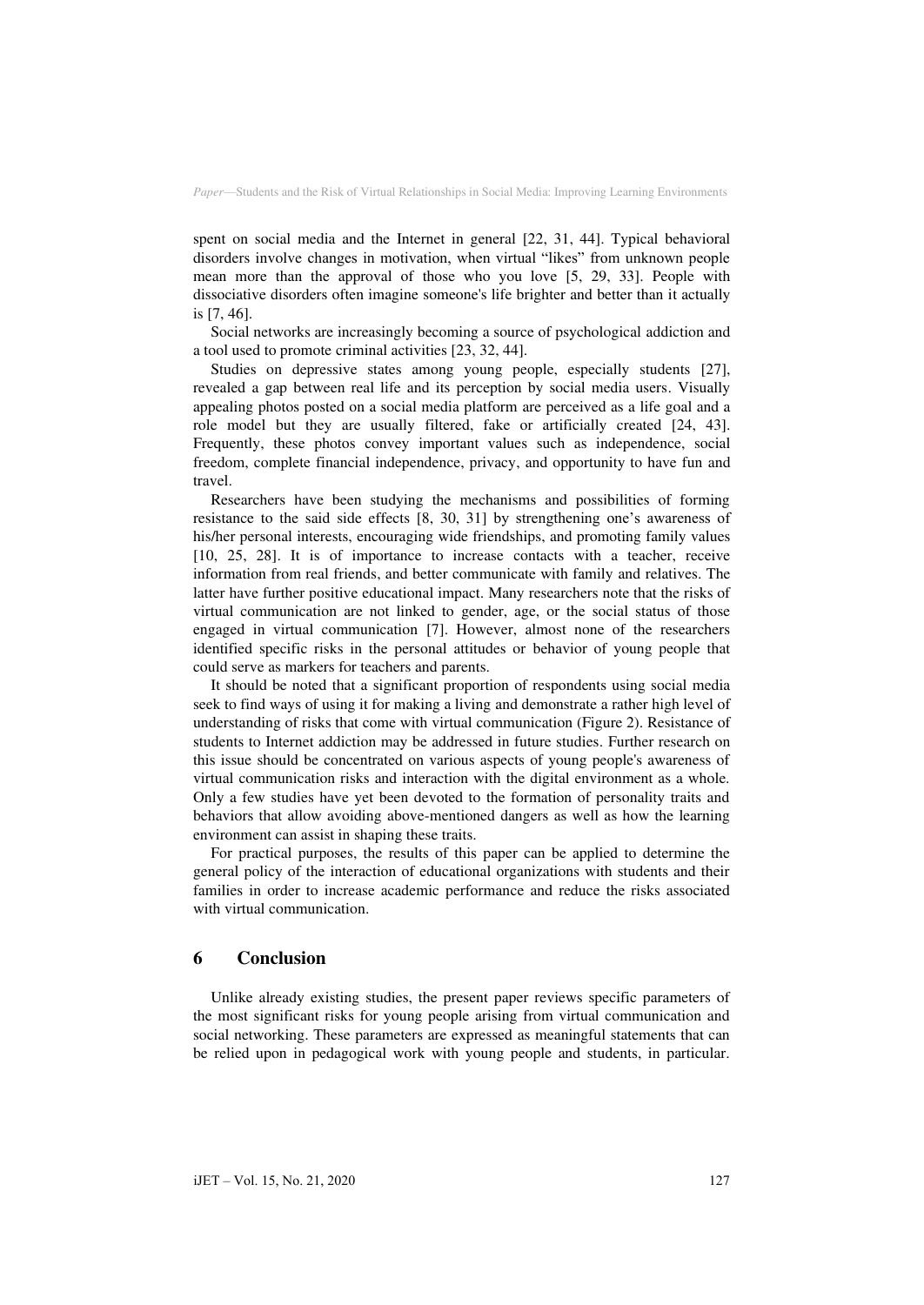Virtual communication risk is reducible through a cumulative effort of family and university to provide students with leisure-time activities where they can build nonvirtual friendships. Young people should be encouraged to understand the dangers of sexual relations on the Internet. Awareness-rising courses should be established through which students can learn about pros and cons of the social networks and about Internet privacy. It seems necessary to encourage youth to inform their parents of any case of threat or blackmailing. The present findings demonstrate the need to loosen the self-expression policy. This study may serve as a motivation to increase the interest of educational institutions in holding seminars to raise the ethical and cyber awareness of young people.

# **7 Acknowledgement**

The author of this study expresses sincere acknowledgment to all members of the administrative team and the Office of Social Workers for their collaboration.

### **8 References**

- [1] Benkler, Y. (2017). Peer production, the commons, and the future of the firm. Strategic Organization, 15(2): 264-274.<https://doi.org/10.1177/1476127016652606>
- [2] Ambarova, P. A., & Zborovsky, G. E. (2019). Vocational education for people of the third age. The Education and science journal, 21(10): 59-88. [https://doi.org/10.17853/1994-563](https://doi.org/10.17853/1994-5639-2019-10-59-88)  [9-2019-10-59-88](https://doi.org/10.17853/1994-5639-2019-10-59-88)
- [3] UNDP (2014). UN Volunteers: Inspiration in volunteer action. The UNV Annual Report achievements realized in 2014 through the tireless efforts of UN Volunteers, worldwide. Available online: https:[//www.unv.org/annual-report-2014/index.html](http://www.unv.org/annual-report-2014/index.html) (accessed on 30 May 2020).
- [4] Hudson, S., Huang, L., Roth, M. S., & Madden, T. J. (2016). The influence of social media interactions on consumer–brand relationships: A three-country study of brand perceptions and marketing behaviors. International Journal of Research in Marketing, 33(1): 27-41. <https://doi.org/10.1016/j.ijresmar.2015.06.004>
- [5] Borcsa, M., & Pomini, V. (2017). Virtual relationships and systemic practices in the digital era.
- [6] McLoughlin, C., Patel, K. D., O'Callaghan, T., & Reeves, S. (2018). The use of virtual communities of practice to improve interprofessional collaboration and education: findings from an integrated review. Journal of interprofessional care, 32(2): 136-142. [https://doi.](https://doi.org/10.1080/13561820.2017.1377692)  [org/10.1080/13561820.2017.1377692](https://doi.org/10.1080/13561820.2017.1377692)
- [7] Wang, Y., Min, Q., & Han, S. (2016). Understanding the effects of trust and risk on individual behavior toward social media platforms: A meta-analysis of the empirical evidence. Computers in Human Behavior, 56: 34-44. [https://doi.org/10.1016/j.chb.2015.1](https://doi.org/10.1016/j.chb.2015.11.011)  [1.011](https://doi.org/10.1016/j.chb.2015.11.011)
- [8] Kara, A., & Tekin, H. (2017). The Investigation of Human Values Perceived from the Use of Social Media of Secondary School Students. Universal Journal of Educational Research, 5(11): 1912-1925[. https://doi.org/10.13189/ujer.2017.051108](https://doi.org/10.13189/ujer.2017.051108)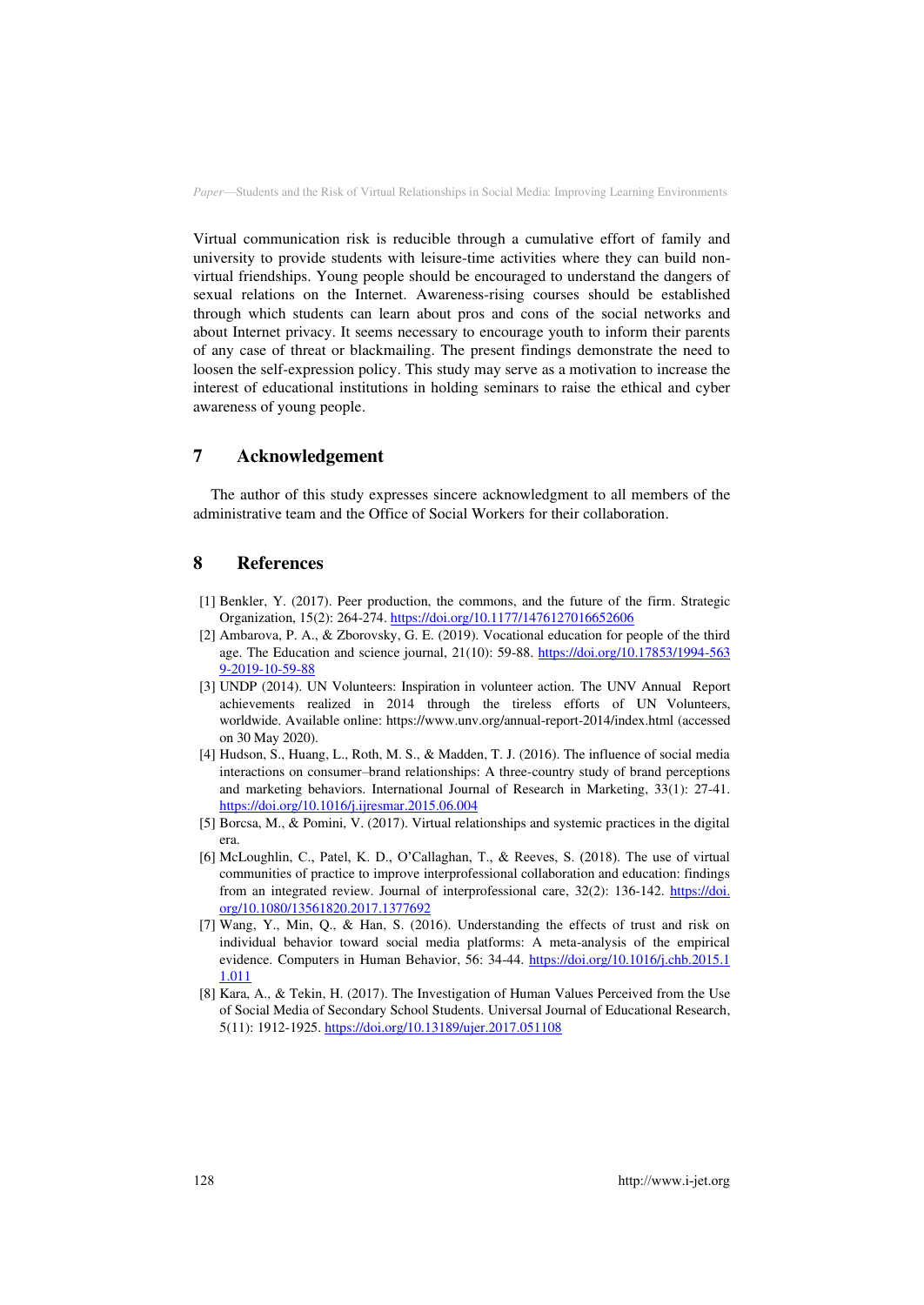- [9] Bányai, F., Zsila, Á., Király, O., Maraz, A., Elekes, Z., Griffiths, M. D., & Demetrovics, Z. (2017). Problematic social media use: Results from a large-scale nationally representative adolescent sample. PLoS One, 12(1)[. https://doi.org/10.1371/journal.pone.0169839](https://doi.org/10.1371/journal.pone.0169839)
- [10] Abbas, J., Aman, J., Nurunnabi, M., & Bano, S. (2019). The impact of social media on learning behavior for sustainable education: evidence of students from selected universities in Pakistan. Sustainability, 11(6): 1683[. https://doi.org/10.3390/su11061683](https://doi.org/10.3390/su11061683)
- [11] Fenwick, T. (2016). Social media, professionalism and higher education: a sociomaterial consideration. Studies in Higher Education, 41(4): 664-677. [https://doi.org/10.1080/03075](https://doi.org/10.1080/03075079.2014.942275)  [079.2014.942275](https://doi.org/10.1080/03075079.2014.942275)
- [12] Fasae, J.K., & Adegbilero-Iwari, I. (2016). Use of social media by science students in public universities in southwest Nigeria. The Electronic Library, 34(2): 213-222. [https://doi.org/10.](https://doi.org/10.1108/el-11-2014-0205)  [1108/el-11-2014-0205](https://doi.org/10.1108/el-11-2014-0205)
- [13] Bu-Abdullah, S. (2016). Internet uses and their impact on students Adolescents "Secondary Field Study of Khadr Ramadan Omash-Biskra", Algeria, Master Thesis. Mohammed Khayder University.
- [14] Gladilina, I., Yumashev, A. V., Avdeeva, T. I., Fatkullina, A. A., & Gafiyatullina, E. A. (2018). Psychological and pedagogical aspects of increasing the educational process efficiency in a university for specialists in the field of physical education and sport. Revista Espacios, 39(21).
- [15] Hattat, M. (2014). Psychosocial problems of school-age adolescents Internet users, Algeria, Master Thesis. Kasidi Merbah University, Ouargla.
- [16] Vidakis, N., Barianos, A. K., Trampas, A. M., Papadakis, S., Kalogiannakis, M., & Vassilakis, K. (2019). Generating Education in-Game Data: The Case of an Ancient Theatre Serious Game. Proceedings of the 11th International Conference on Computer Supported Education (CSEDU 2019), Vol. 1, pp. 36-43. [https://doi.org/10.5220/00078108](https://doi.org/10.5220/0007810800360043)  [00360043](https://doi.org/10.5220/0007810800360043)
- [17] Papadakis, St., Trampas, A.-M., Barianos, A.-K., Kalogiannakis, M., & Vidakis, N. (2020). Evaluating the Learning Process: The "ThimelEdu" Educational Game Case Study. In: H. Lane, S. Zvacek & J. Uhomoibhi, Proceedings of the 12th International Conference on Computer Supported Education (CSEDU 2020), Vol. 2, pp. 290-298[. https://doi.org/10.](https://doi.org/10.5220/0009379902900298)  [5220/0009379902900298](https://doi.org/10.5220/0009379902900298)
- [18] Ivanova, E. V., Vinogradova, I. A., & Zadadaev, S. A. (2019). The Study of School Educational Environment in the Context of Ensuring Equal Access to Quality Education. The Education and science journal, 21(7): 69-89[. https://doi.org/10.17853/1994-5639-2019](https://doi.org/10.17853/1994-5639-2019-7-69-89)  [-7-69-89](https://doi.org/10.17853/1994-5639-2019-7-69-89)
- [19] Papadakis, S., & Kalogiannakis, M. (2017). Using gamification for supporting an introductory programming course. the case of classcraft in a secondary education classroom. In: Interactivity, Game Creation, Design, Learning, and Innovation. Springer, Cham, pp. 366-375[. https://doi.org/10.1007/978-3-319-76908-0\\_35](https://doi.org/10.1007/978-3-319-76908-0_35)
- [20] Hamdi, M. (2018). University Youth Dependence on Social Media for Access to Information "A Survey Study at the University of Tabuk, Saudi Arabia" Master Thesis. Middle East University.
- [21] Deng, Z., & Liu, S. (2017). Understanding consumer health information-seeking behavior from the perspective of the risk perception attitude framework and social support in mobile social media websites. International journal of medical informatics, 105: 98-109. https:// [doi.org/10.1016/j.ijmedinf.2017.05.014](https://doi.org/10.1016/j.ijmedinf.2017.05.014)
- [22] Bashir, H., & Bhat, S. A. (2017). Effects of social media on mental health: A review. The International Journal of Indian Psychology, 4(3): 125-131.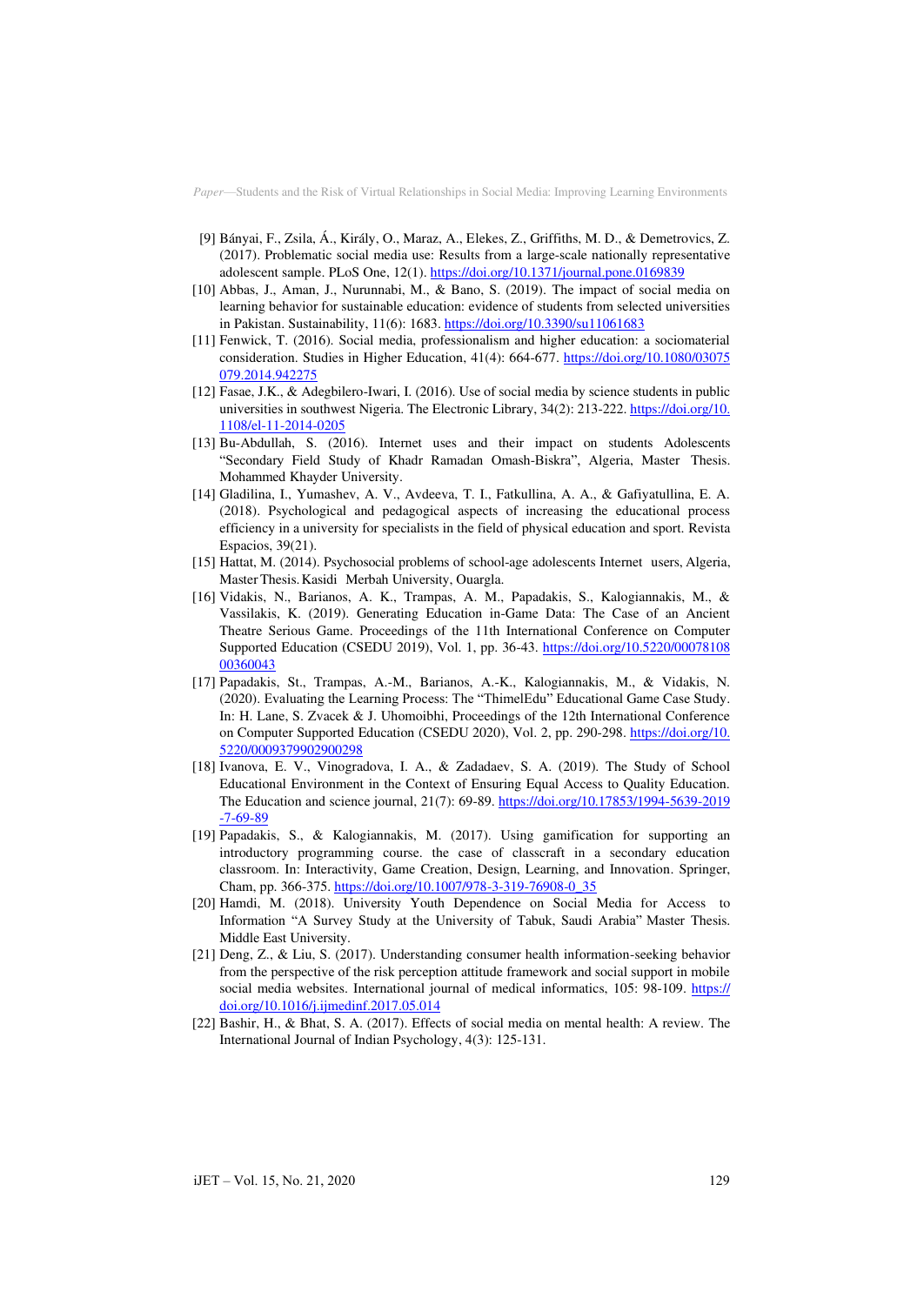- [23] Haz, L., Carrera, I., Villao, F., & Bernal, G. V. S. (2019). Digital Platforms as Social Interaction Medias: Virtual Sex Risks. The 2018 International Conference on Digital Science. Springer, Cham, pp. 442-453[. https://doi.org/10.1007/978-3-030-37737-3\\_38](https://doi.org/10.1007/978-3-030-37737-3_38)
- [24] Kaya, T., & Bicen, H. (2016). The effects of social media on students' behaviors; Facebook as a case study. Computers in Human Behavior, 59: 374-379. [https://doi.org/10.](https://doi.org/10.1016/j.chb.2016.02.036)  [1016/j.chb.2016.02.036](https://doi.org/10.1016/j.chb.2016.02.036)
- [25] Tang, C. S. K., Wu, A. M. S., Yan, E. C. W., Ko, J. H. C., Kwon, J. H., Yogo, M., & Koh, Y. Y. W. (2018). Relative risks of Internet-related addictions and mood disturbances among college students: a 7-country/region comparison. Public health, 165: 16-25. [https://](https://doi.org/10.1016/j.puhe.2018.09.010)  [doi.org/10.1016/j.puhe.2018.09.010](https://doi.org/10.1016/j.puhe.2018.09.010)
- [26] Mahamid, F. A., & Berte, D. Z. (2019). Social media addiction in geopolitically at-risk youth. International Journal of Mental Health and Addiction, 17(1): 102-111. [https://doi.](https://doi.org/10.1007/s11469-017-9870-8)  [org/10.1007/s11469-017-9870-8](https://doi.org/10.1007/s11469-017-9870-8)
- [27] Wallace, E., Buil, I., & De Chernatony, L. (2020). 'Consuming good'on social media: What can conspicuous virtue signalling on Facebook tell us about prosocial and unethical intentions?. Journal of Business Ethics, 162(3): 577-592. [https://doi.org/10.1007/s10551-](https://doi.org/10.1007/s10551-018-3999-7) [018-3999-7](https://doi.org/10.1007/s10551-018-3999-7)
- [28] Lin, M. P., Wu, J. Y. W., You, J., Hu, W. H., & Yen, C. F. (2018). Prevalence of internet addiction and its risk and protective factors in a representative sample of senior high school students in Taiwan. Journal of Adolescence, 62: 38-46[. https://doi.org/10.1016/j.ado](https://doi.org/10.1016/j.adolescence.2017.11.004)  [lescence.2017.11.004](https://doi.org/10.1016/j.adolescence.2017.11.004)
- [29] Heiman, T., & Olenik Shemesh, D. (2019). Predictors of cyber-victimization of highereducation students with and without learning disabilities. Journal of Youth Studies, 22(2): 205-222.<https://doi.org/10.1080/13676261.2018.1492103>
- [30] Aramo-Immonen, H., Jussila, J. J., Ilvonen, I., & Helander, N. (2016). Perceived risks in social media use: a longitudinal study among university students. Proceedings of the Fourth International Conference on Technological Ecosystems for Enhancing Multiculturality, pp. 777-780[. https://doi.org/10.1145/3012430.3012606](https://doi.org/10.1145/3012430.3012606)
- [31] Bilgin, O., & Tas, I. (2018). Effects of Perceived Social Support and Psychological Resilience on Social Media Addiction among University Students. Universal Journal of Educational Research, 6(4): 751-758[. https://doi.org/10.13189/ujer.2018.060418](https://doi.org/10.13189/ujer.2018.060418)
- [32] Broadhurst, R., Skinner, K., Sifniotis, N., Matamoros-Macias, B., & Ipsen, Y. (2018). Phishing and Cybercrime Risks in a University Student Community. Available at SSRN 3176319[. https://doi.org/10.2139/ssrn.3176319](https://doi.org/10.2139/ssrn.3176319)
- [33] Cao, X., Khan, A. N., Zaigham, G. H., & Khan, N. A. (2019). The stimulators of social media fatigue among students: Role of moral disengagement. Journal of Educational Computing Research, 57(5): 1083-1107[. https://doi.org/10.1177/0735633118781907](https://doi.org/10.1177/0735633118781907)
- [34] Sekkal, H., Amrous, N., & Bennani, S. (2019). Knowledge management and reuse in virtual learning communities. International Journal of Emerging Technologies in Learning (iJET), 14(16): 23-39[. https://doi.org/10.3991/ijet.v14i16.10588](https://doi.org/10.3991/ijet.v14i16.10588)
- [35] Drigas, A. S., & Papoutsi, C. (2015). ICTs for assessment and intervention on cultivation of empathy. International Journal of Emerging Technologies in Learning, 10(5). https:// [doi.org/10.3991/ijet.v10i5.4731](https://doi.org/10.3991/ijet.v10i5.4731)
- [36] Stavroulia, K. E., & Lanitis, A. (2019). Enhancing reflection and empathy skills via using a virtual reality-based learning framework. International Journal of Emerging Technologies in Learning (iJET), 14(07): 18-36. <https://doi.org/10.3991/ijet.v14i07.9946>
- [37] Gagnon, J. C., & Barber, B. R. (2018). The SAGE Encyclopedia of Educational Research, Measurement, and Evaluation. In: The SAGE encyclopedia of educational research, measurement and evaluation. Sage, p. 668.<https://doi.org/10.4135/9781506326139.n35>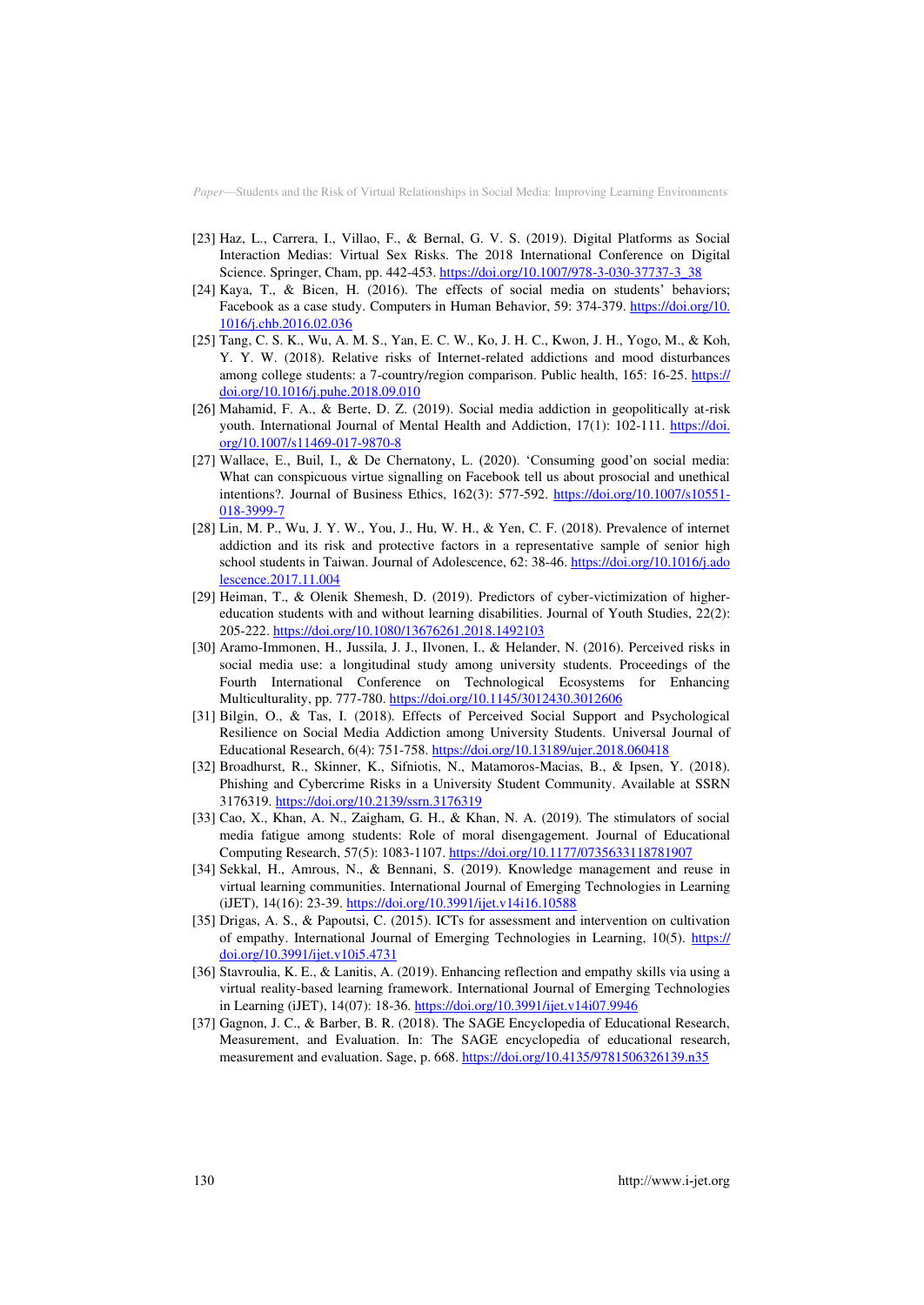- [38] Souza, R. (2018). The importance of strong fundamentals in scientific methodology. Jornal Brasileiro de Pneumologia, 44(5): 350-351.
- [39] Romanov, E. V. (2019). Efficiency Assessment of Higher Education Institutions: Contradictions and Paradoxes. Part I. The Education and science journal, 21(9): 9-48. https [://doi.org/10.17853/1994-5639-2019-9-9-48](https://doi.org/10.17853/1994-5639-2019-9-9-48)
- [40] Harkat, T., Driouchi, A., & Achehboune, A. (2016). Generational gap and youth in Arab countries.
- [41] Korneenko, T. N. (2019). Reflexive Methods of Knowledge in Educational Activities: Phenomenological Hermeneutics. The Education and science journal, 21(6): 29-45. [https://](https://doi.org/10.17853/1994-5639-2019-6-29-45)  [doi.org/10.17853/1994-5639-2019-6-29-45](https://doi.org/10.17853/1994-5639-2019-6-29-45)
- [42] Kislyakov, P. A., Shmeleva, E. A., & Gowin, O. (2019). Contemporary Volunteering in the Formation of Prosocial Behaviour of a Person. The Education and science journal, 21(6): 122-145[. https://doi.org/10.17853/1994-5639-2019-6-122-145](https://doi.org/10.17853/1994-5639-2019-6-122-145)
- [43] Wang, V., & Edwards, S. (2016). Strangers are friends I haven't met yet: a positive approach to young people's use of social media. Journal of Youth Studies, 19(9): 1204- 1219.<https://doi.org/10.1080/13676261.2016.1154933>
- [44] Gainsbury, S. M., King, D. L., Russell, A. M., Delfabbro, P., & Hing, N. (2017). Virtual addictions: An examination of problematic social casino game use among at-risk gamblers. Addictive Behaviors, 64: 334-339[. https://doi.org/10.1016/j.addbeh.2015.12.007](https://doi.org/10.1016/j.addbeh.2015.12.007)
- [45] Papadakis, S., Kalogiannakis, M., Sifaki, E., & Vidakis, N. (2017). Access moodle using smart mobile phones. A case study in a Greek University. In Interactivity, Game Creation, Design, Learning, and Innovation. Springer, Cham, pp. 376-385. [https://doi.org/10.1007/97](https://doi.org/10.1007/978-3-319-76908-0_36)  [8-3-319-76908-0\\_36](https://doi.org/10.1007/978-3-319-76908-0_36)
- [46] Groth, G. G., Longo, L. M., & Martin, J. L. (2017). Social media and college student risk behaviors: A mini-review. Addictive behaviors, 65: 87-91. [https://doi.org/10.1016/j.addbe](https://doi.org/10.1016/j.addbeh.2016.10.003)  [h.2016.10.003](https://doi.org/10.1016/j.addbeh.2016.10.003)

### **9 Author**

**Walaa Elsayed** has PhD degree, works as an Assistant Professor of social work, College of Humanities and Science, Ajman University, Ajman, UAE. [w.elsayed@ajman.ac.ae.](mailto:w.elsayed@ajman.ac.ae) (ORCID: 0000-0003-4333-2219).

Article submitted 2020-04-24. Resubmitted 2020-07-08. Final acceptance 2020-07-09. Final version published as submitted by the author.

#### **10 Annex 1**

The Questionnaire "Ranking of the risks of social virtual relationships of social media on youth"

- 1. I am not cautious in my relationships with others on the Internet.
- 2. I believe that social media has its advantages in the good exploitation of the individual in discussions and useful scientific dialogues.
- 3. I see that my privacy is violated on the Internet.
- 4. I ashamed to discuss my friends on the internet in sexual matters.